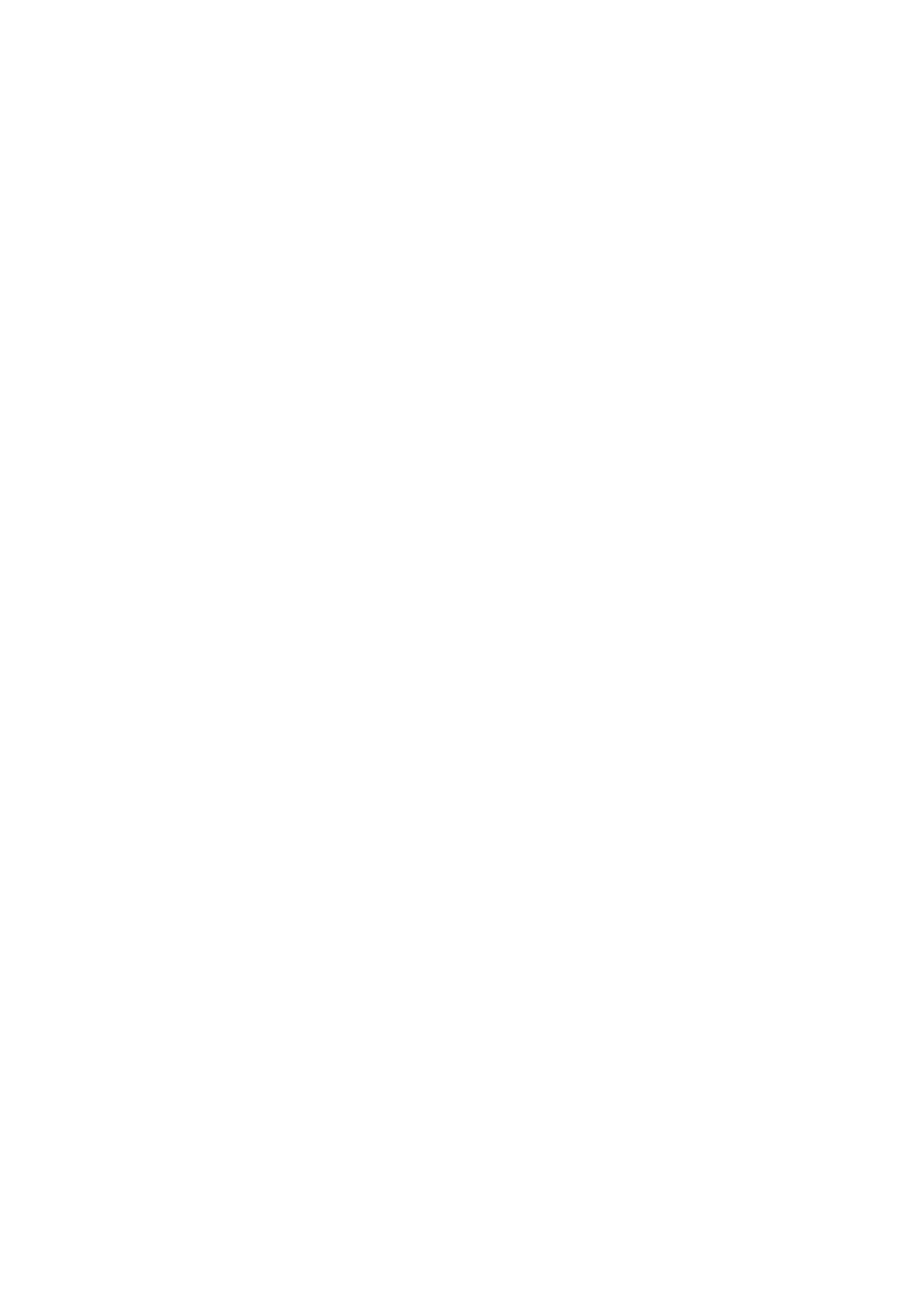### **CONTENTS**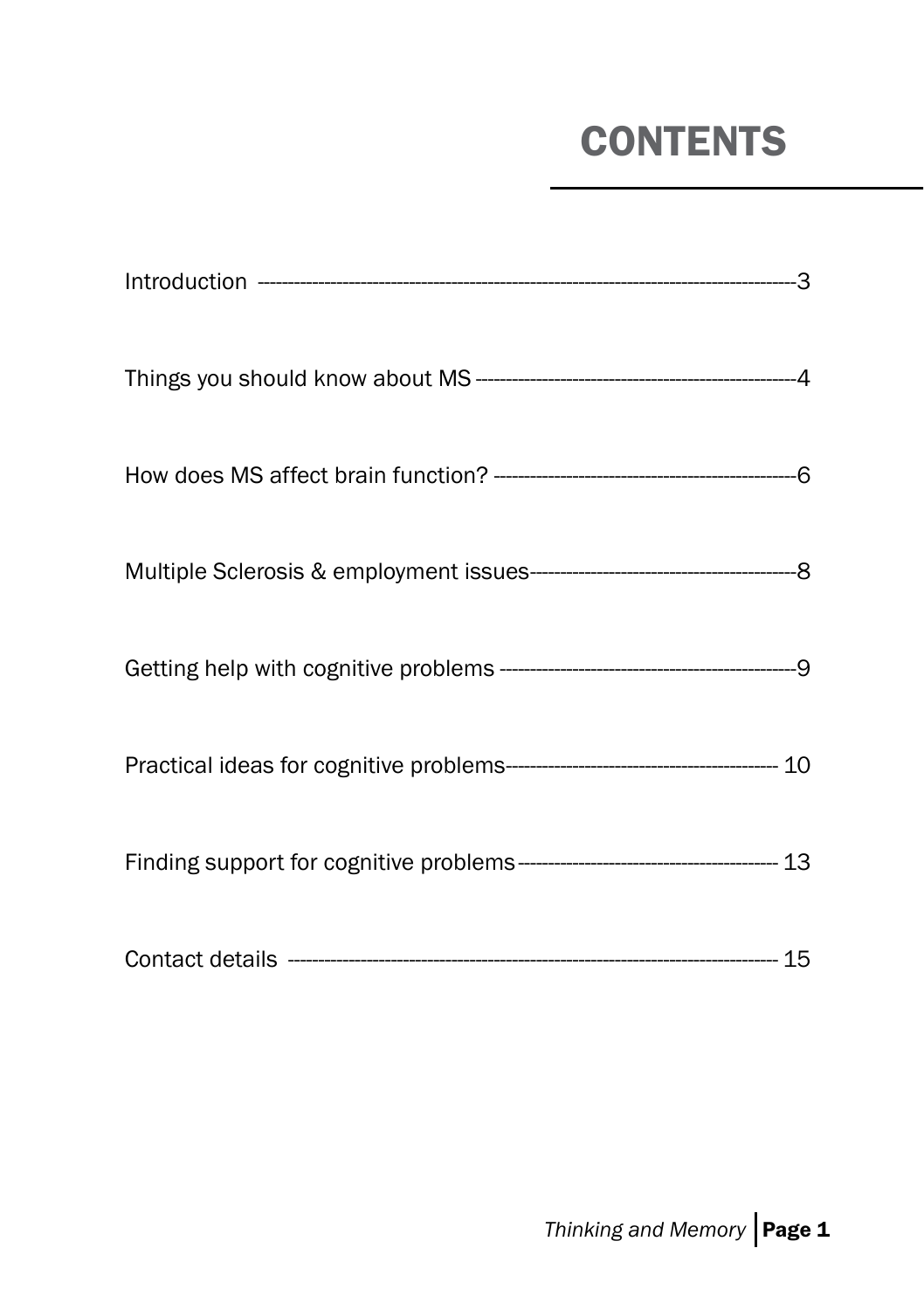#### **AUTHOR**

Written by Ron Dick, Neuropsychologist, Waikato Hospital.

#### Acknowledgements

The MS Society of New Zealand would like to thank those that contributed to this book, especially the author, Ron Dick. We would also like to thank the MSSNZ Information Series Review Team.

The author would like to thank the following people:

- All those people with MS who come to the MS Clinic at the Waikato Hospital.
- Dr Tom Miller from the Auckland Medical School for the use of resource material as well as the editing of the manuscript.
- • Nicholas La Rocca and Martha King for the earlier handbook *Solving Cognitive Problems*.

*MS and Changes to Thinking & Memory* published in 2005 by the Multiple Sclerosis Society of NZ with the support of the James Searle Say Foundation.

Reprinted 2006.

Multiple Sclerosis Society of New Zealand Incorporated PO Box 2627 Wellington 6140 NEW ZEALAND

Phone 0800 MS LINE or 0800 675 463 or 64 4 499 4677 Email info@msnz.org.nz Website www.msnz.org.nz

*© Multiple Sclerosis Society of NZ Inc 2006*

ISSN: 1176-4473 ISBN: 978-0-908982-04-6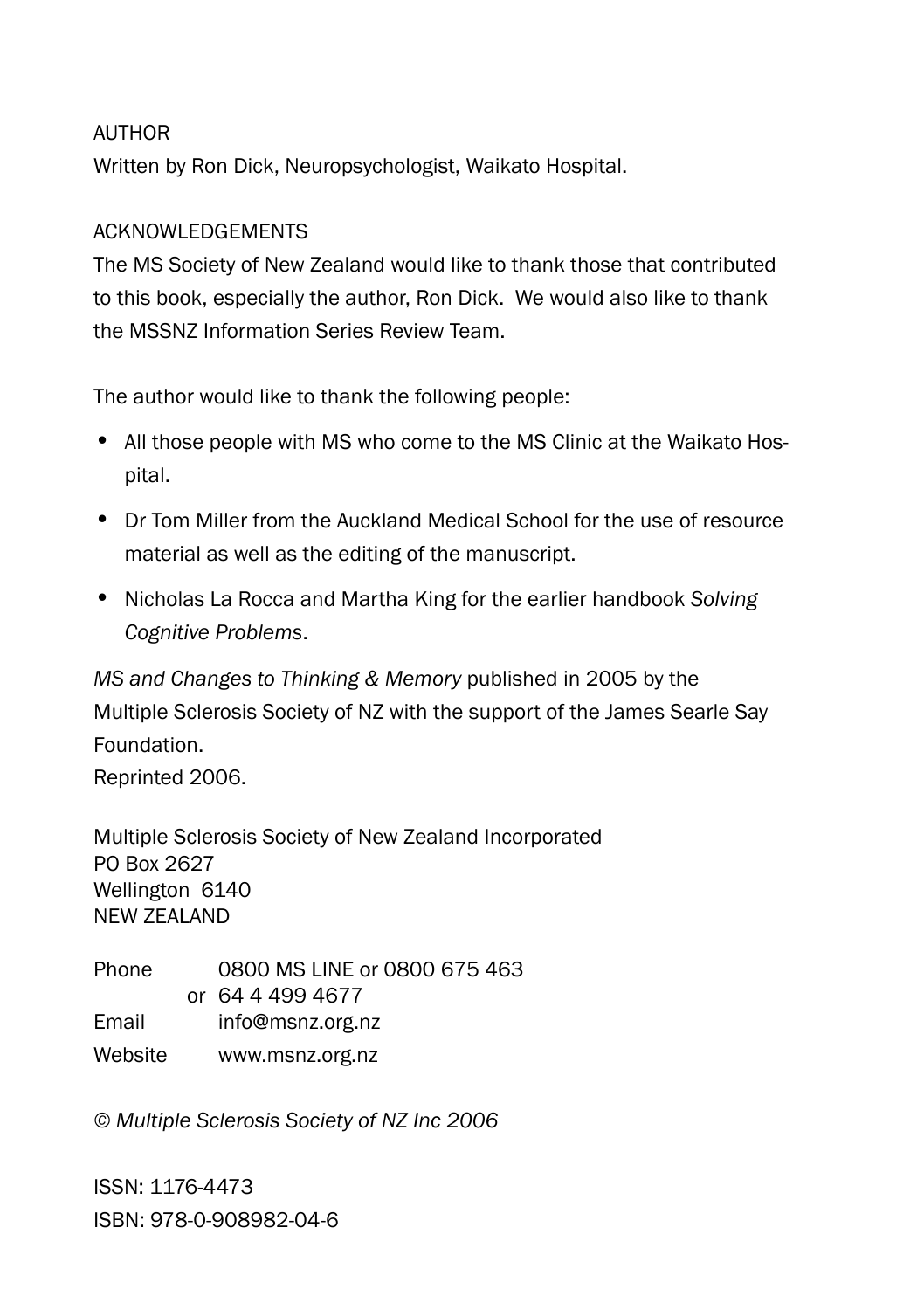# INTRODUCTION

MS can sometimes affect a person's ability to think and remember. Common observations include:

- "I find it very hard to concentrate"
- "I often can't find the words I want to use"
- "I have trouble remembering names of people"

The technical term for problems with thought processes is 'cognitive dysfunction' and whether a person with MS will experience these problems cannot be predicted from age, level of physical disability, duration of MS, type of MS, or intelligence tests.

Cognitive dysfunction is not necessarily progressive, and has no predictable onset or occurrence. It does not necessarily relate to physical disability and it is probable that only 10% of people with MS will have cognitive problems that significantly interfere with everyday activities.

This booklet was written for someone with MS, to provide a better understanding of the common problems with thinking and memory that can occur with MS. It explains some of the reasons for cognitive dysfunction, and suggests activities and resources that can help deal with the effects of these changes.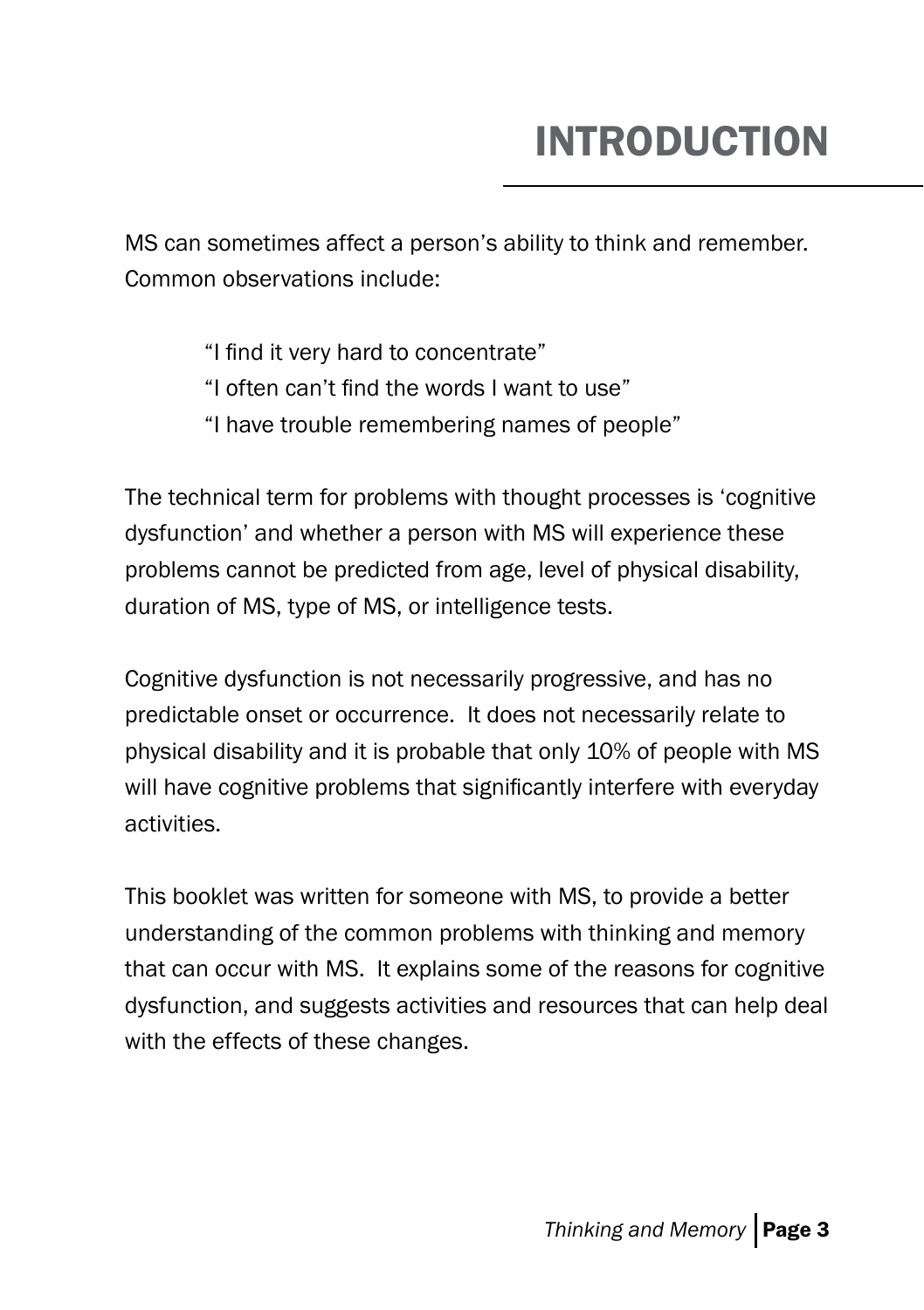# things you should know about ms

There are some common misunderstandings about cognitive problems related to MS. Some important assurances include:

#### MS does not equal Dementia

People with Alzheimers, for example, have difficulty storing information from moment to moment. People with MS tend to have a difficulty with retrieval of information.

#### MS does not mean that intelligence has declined

Although some people with MS may not be able to think as flexibly as they once did, intelligence itself tends to remain stable. Overall, people with MS experience only minor declines in intelligence. Only a small group (thought to be around 10%) experience cognitive dysfunction that is severe.

#### MS is not a mental illness

Some people with MS may have difficulties with specific thinking processes, but this is due to the nature of the disease process. Treatment and rehabilitation for cognitive dysfunction in people with MS is usually co-ordinated by medical (rather than mental health) services.

However, people with MS sometimes experience depression, and this requires medical and psychiatric treatment.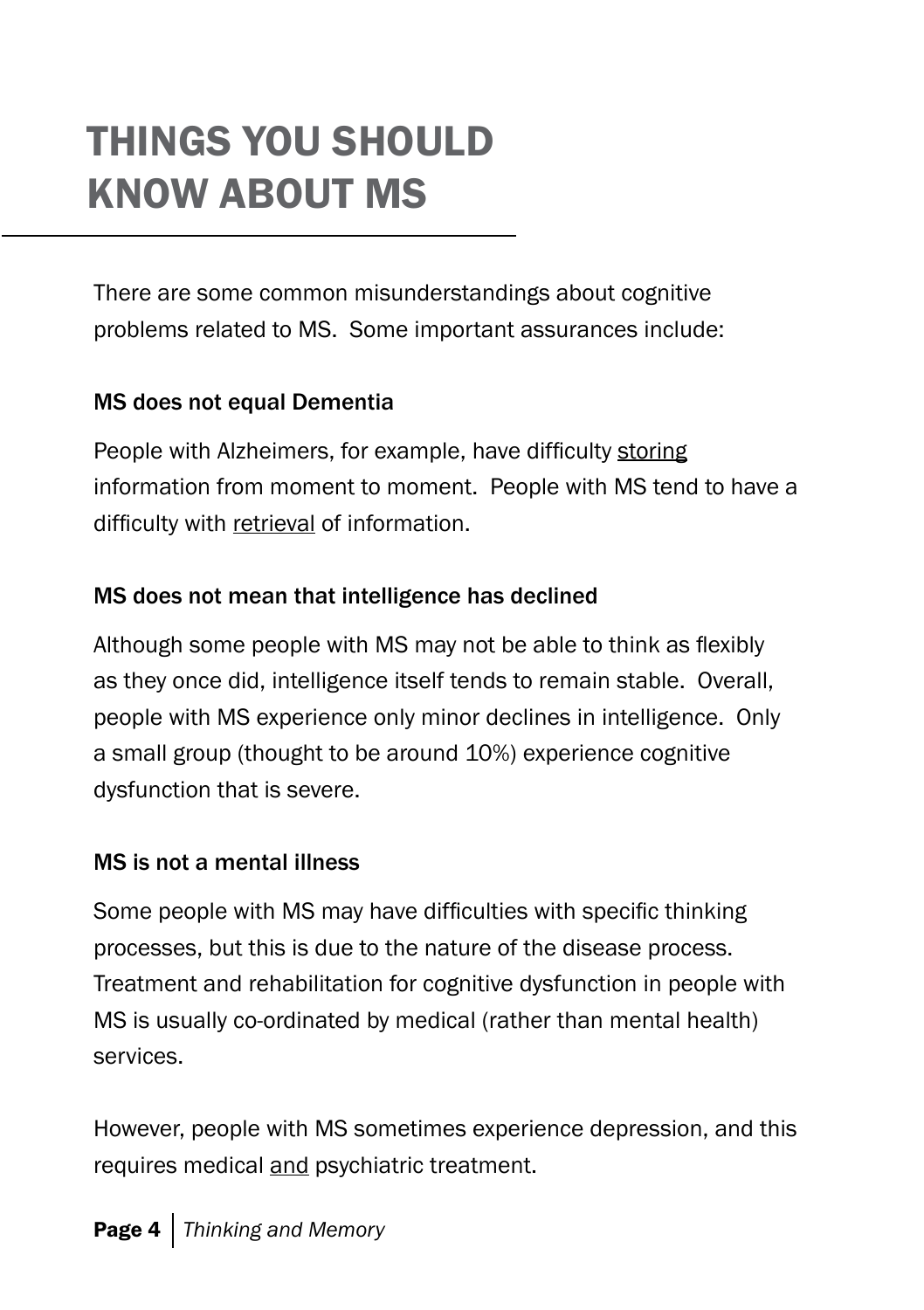#### Cognitive functioning can be assessed

The cognitive status of a person with MS can be formally assessed using a series of tests administered by a neuropsychologist. If cognitive problems are impacting on work or study, then an assessment would generally be warranted.

#### Cognitive problems can occur at any level of physical disability

People with MS who are severely disabled physically may have no cognitive problems, while those who may exhibit few physical symptoms may have a number of cognitive problems. There is no clear link between either disease severity or duration and cognitive dysfunction.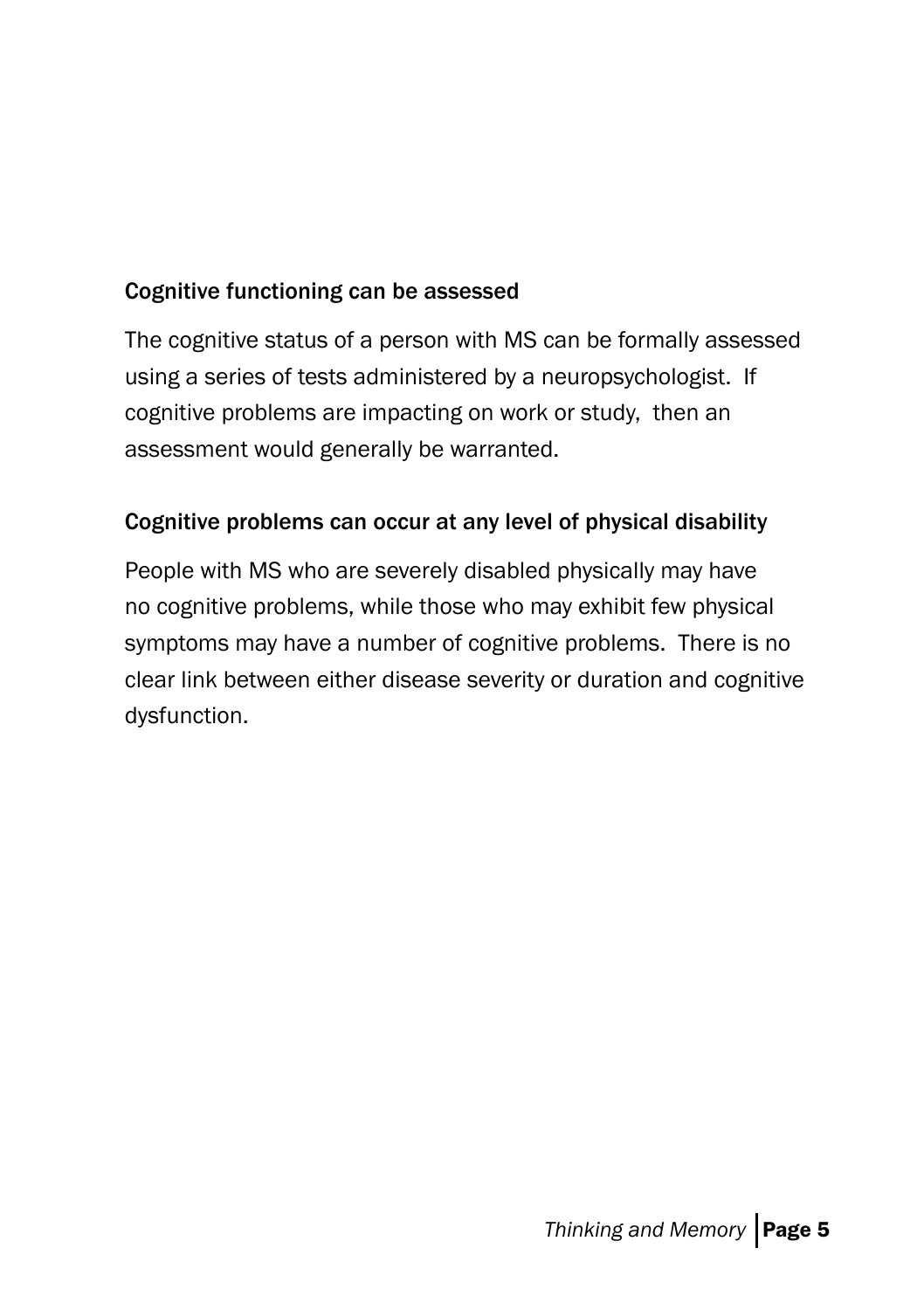### HOW DOES MS AFFECT BRAIN FUNCTION?

In MS, inflammation and scarring damage nerve fibres and interfere with the transmission of messages from one part of the brain to another.

When inflammation disrupts the messages relating to important motor or sensory actions the effects are likely to be immediately obvious, although they vary from person to person. Damage to less significant parts of the brain will still cause problems, but may be more subtle, and take longer to be noticed.

Common MS-related problems with cognitive functions include:

*Attention span* might be affected. *"I can't concentrate like I used to". "If I am doing any one thing for too long I lose focus".* This is also called "mental fatigue".

*Speed of processing of information* might be affected. *"My processing is significantly decreased, and this frustrates me". "I am a lot slower in my thinking now".*

*Memory* might be affected. *"If I don't write things down I forget them". "I forget things I am told, sometimes within seconds".*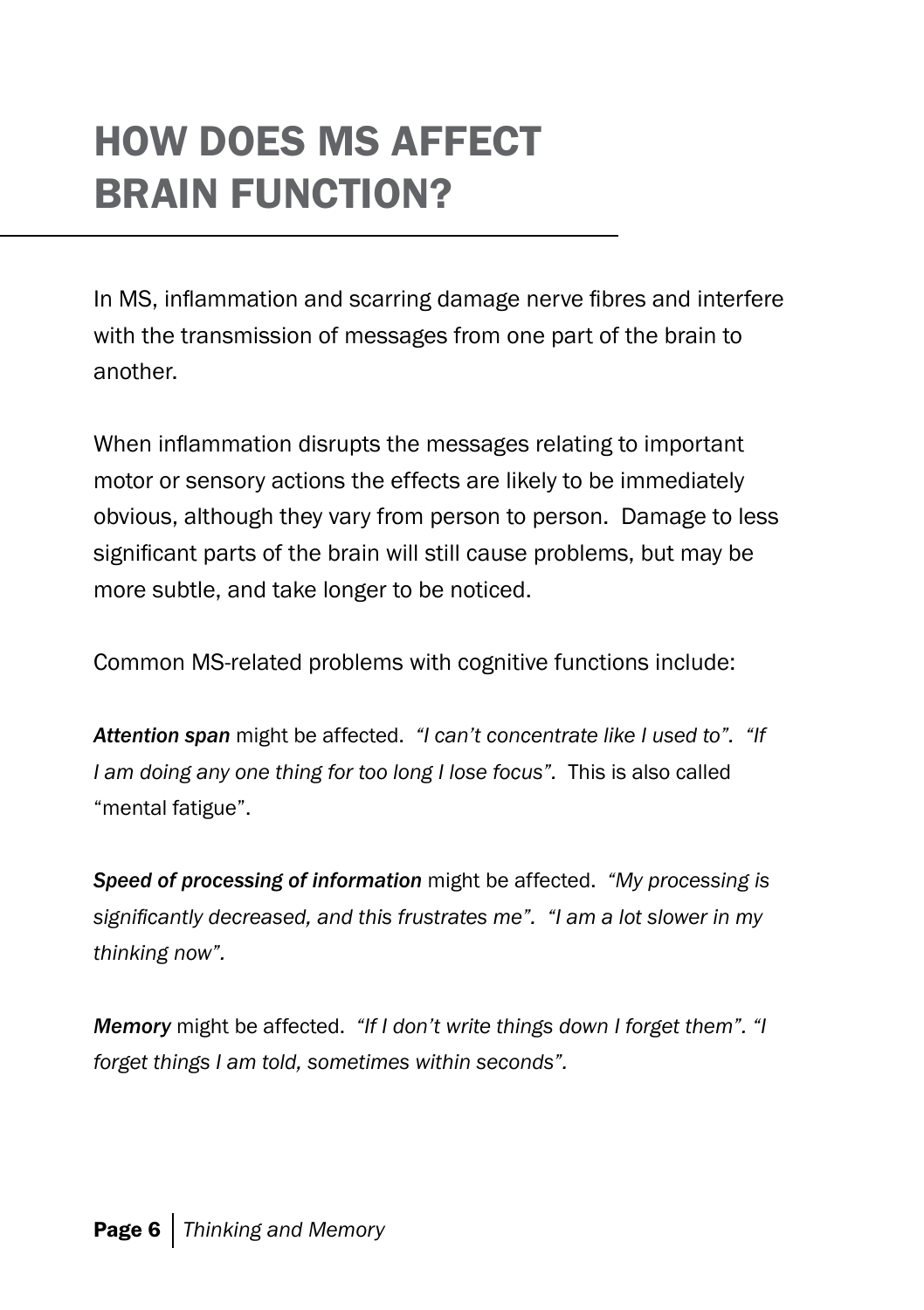Ability to *solve problems*, to *reason* and to *plan* might be affected. *"I find it very hard to think logically to make a decision". "I do worry sometimes that I have problems with logical thinking".*

The ability to *see objects 'in space'* might be affected. *"I have to be careful when I reach for objects as I can't judge where they are the same as I used to be able to". "I have had to stop driving because I was having difficulty judging distances".*

*Language* might be affected. *"I don't have the fluency I used to have when talking". "I can't find the words that I want to use, although I know what I want to say".* 

*Note:* Not all cognitive dysfunction is a direct result of damage within the nervous system. It can have a number of other causes, including occuring as part of a person's natural ageing process. Thus, it is very important to advise your doctor about any difficulties you are experiencing, so they can be investigated and the appropriate treatment used.

Many factors will determine your response to cognitive problems, including the impact of the disability on your normal way of life, previous ways of coping, and the support you receive from others.

Carers and family members should also note any changes to cognitive functioning in people with MS. Changes should be discussed with the person with MS, and referred to a medical professional if there is any concern.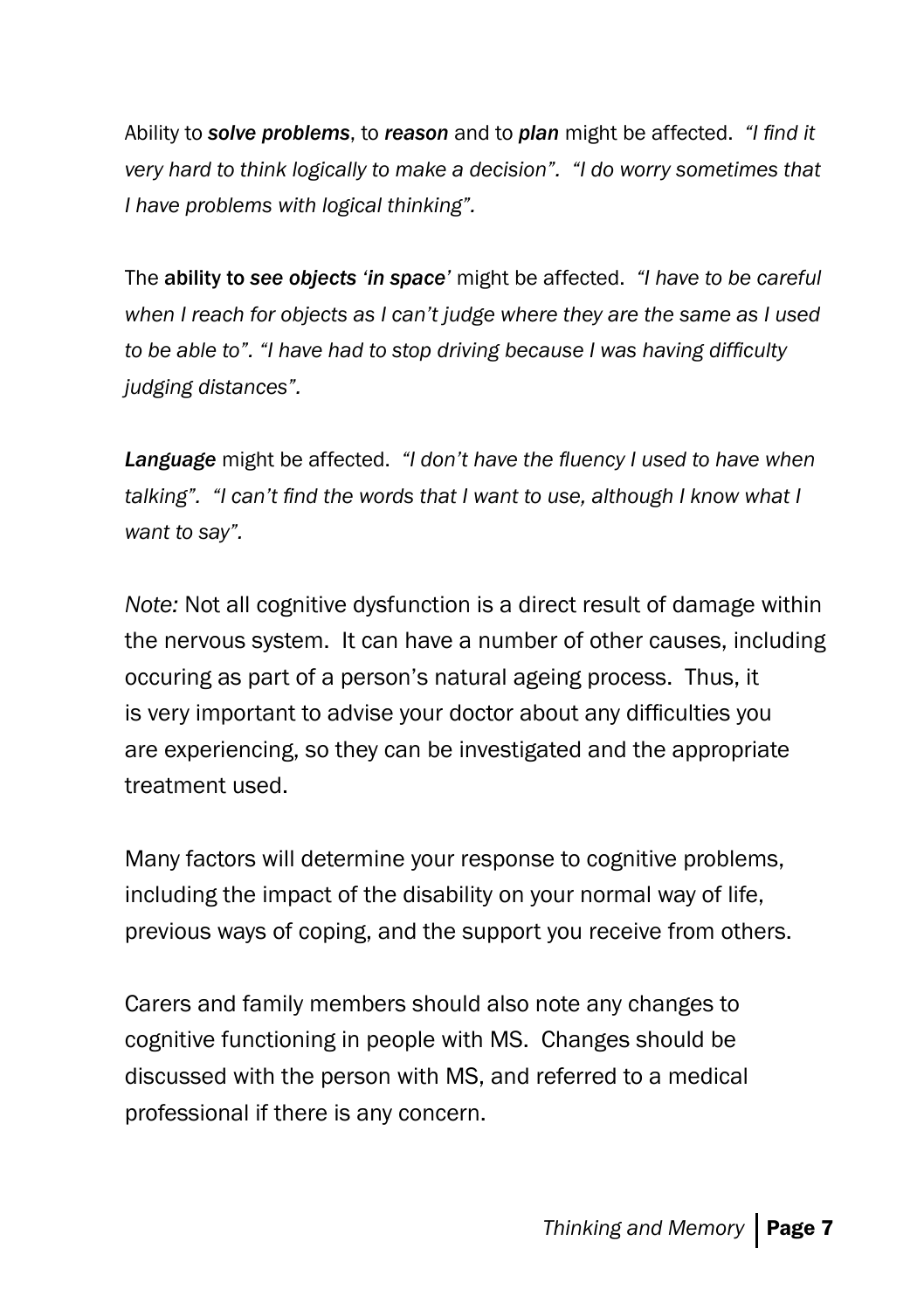# multiple sclerosis & employment issues

Although MS can affect your ability to work, staying employed for as long as possible is important. It may be necessary to make changes to the job or to be re-deployed within the work environment where your skills, expertise and experience can be used. As long as you are able to manage your responsibilities, or can be re-deployed to an area more suited to your symptoms and abilities, then continuing to work is to be encouraged.

Admittedly, some jobs may no longer be suitable if you have cognitive problems (or physical problems like impaired balance). Involvement in volunteer work can be a good alternative and there are many organisations looking for help. It may be that early 'retirement' is the only option.

If you do stop working, the transition from being employed to not being employed should be planned carefully. It is a good idea to consider involving your employer, your GP, and an MS Society field officer in the process. It may also pay to speak to Work and Income especially as the principal income earner in your family (see page 14 for contact details).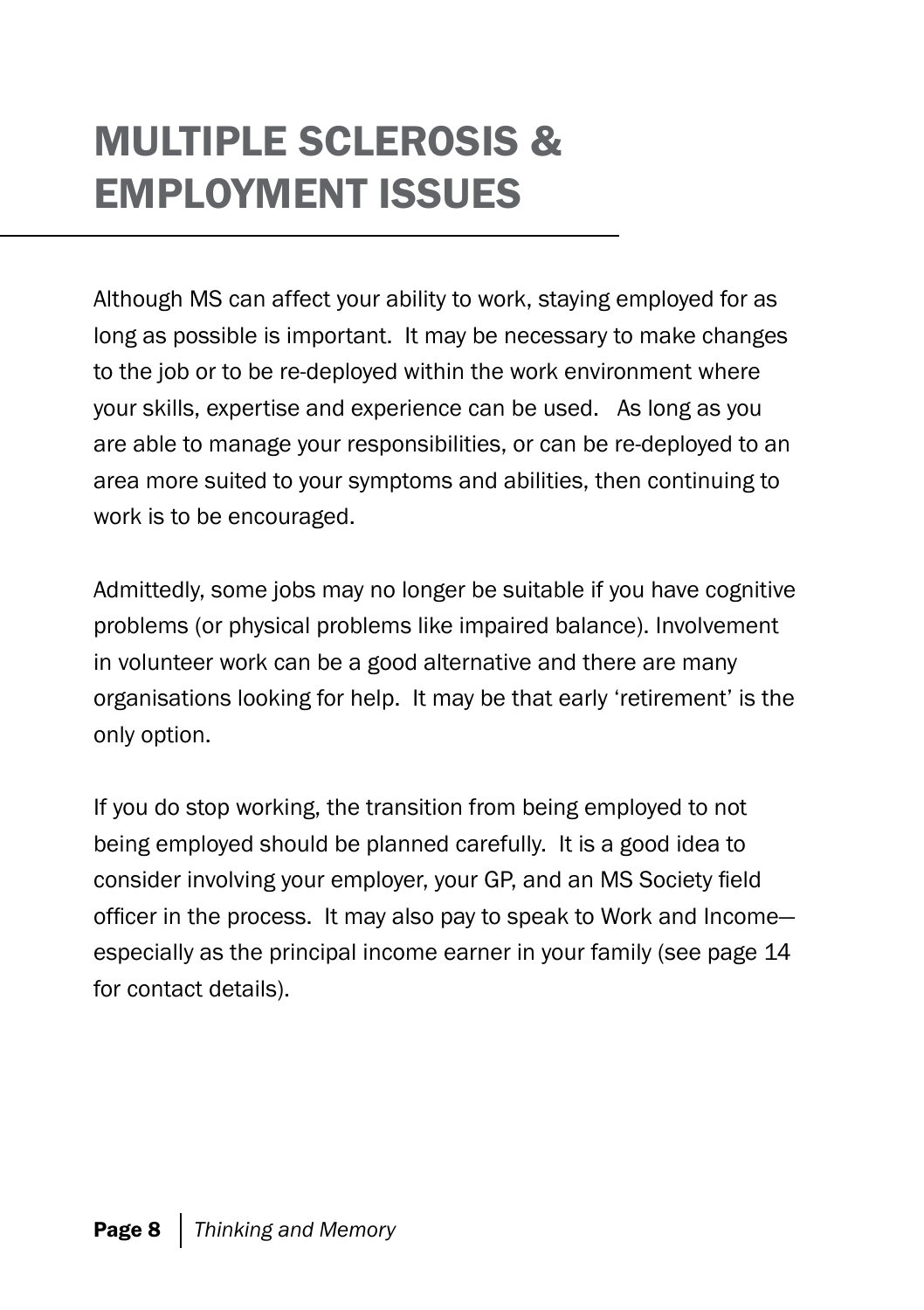# getting help with cognitive problems

Cognitive dysfunction is best managed by learning new and different ways of dealing with any problem areas. Often input is needed from a professional trained to assess and treat people with cognitive problems. The health professionals who can help are neuropsychologists, occupational therapists, and speech language therapists.

Neuropsychologists understand the relationship between brain functioning and behaviour. They assess brain functioning and can recommend treatment programmes for many of the affective (emotional) and cognitive (thinking and memory) disturbances associated with MS.

Occupational therapists can help with learning compensatory strategies for the workplace and at home. It is important to involve a professional early to ensure independence (and employment) for as long as possible.

Speech and language therapists provide assessment and assistance for communication problems, as well as other MS-related issues such as swallowing and saliva management.

As the impact of cognitive changes can be stressful, it may also be helpful to talk to a counsellor or your doctor about how you are feeling.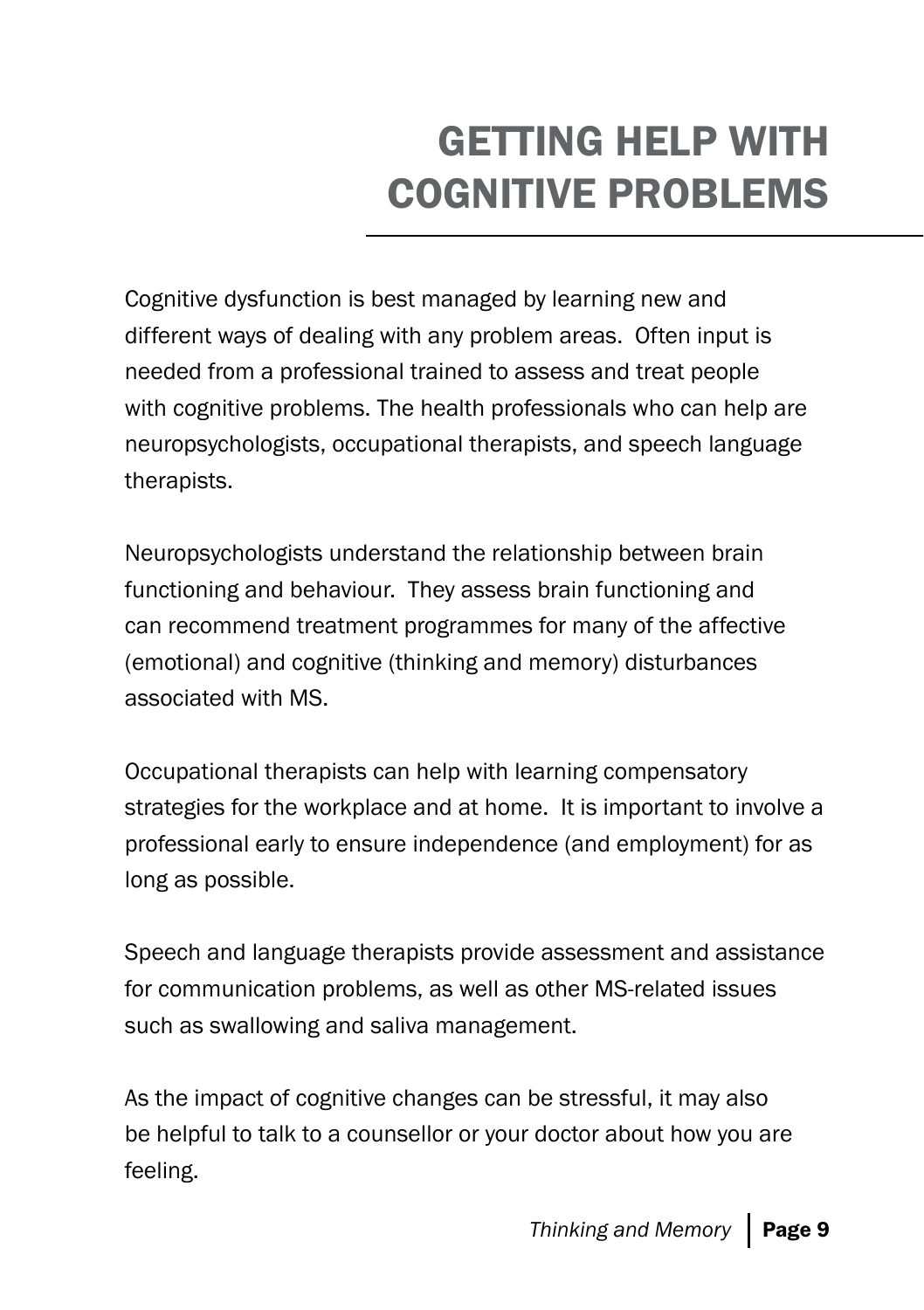# practical ideas for cognitive problems

#### Ideas for managing memory problems

It might help to get an 'organiser'. Set it up with sections for everything that affects your day-to-day living. Sections for appointments, for phone numbers, addresses etc. Anything that you need to remember.

Keeping to a routine is important, as is being consistent. For example, when you open the door to your house, put your keys in the same place every time, so you will always know where to find them. Setting routines also helps with the completion of tasks.

Using mental pictures or images to remember something can be a good technique to aid memory. For example, to remember a dentist appointment, in addition to writing the appointment in your daily schedule planner, picture a giant tooth with a giant drill, and a giant of a dentist hovering over it. Mental imagery can also be used when trying to remember a person's name, by focussing on some particular feature of the person.

Having people repeat or write down instructions often helps. It is important that the person conveying the message, instructions or directions to you knows that you have understood. Repeat it back to the person, and ask for clarification if necessary.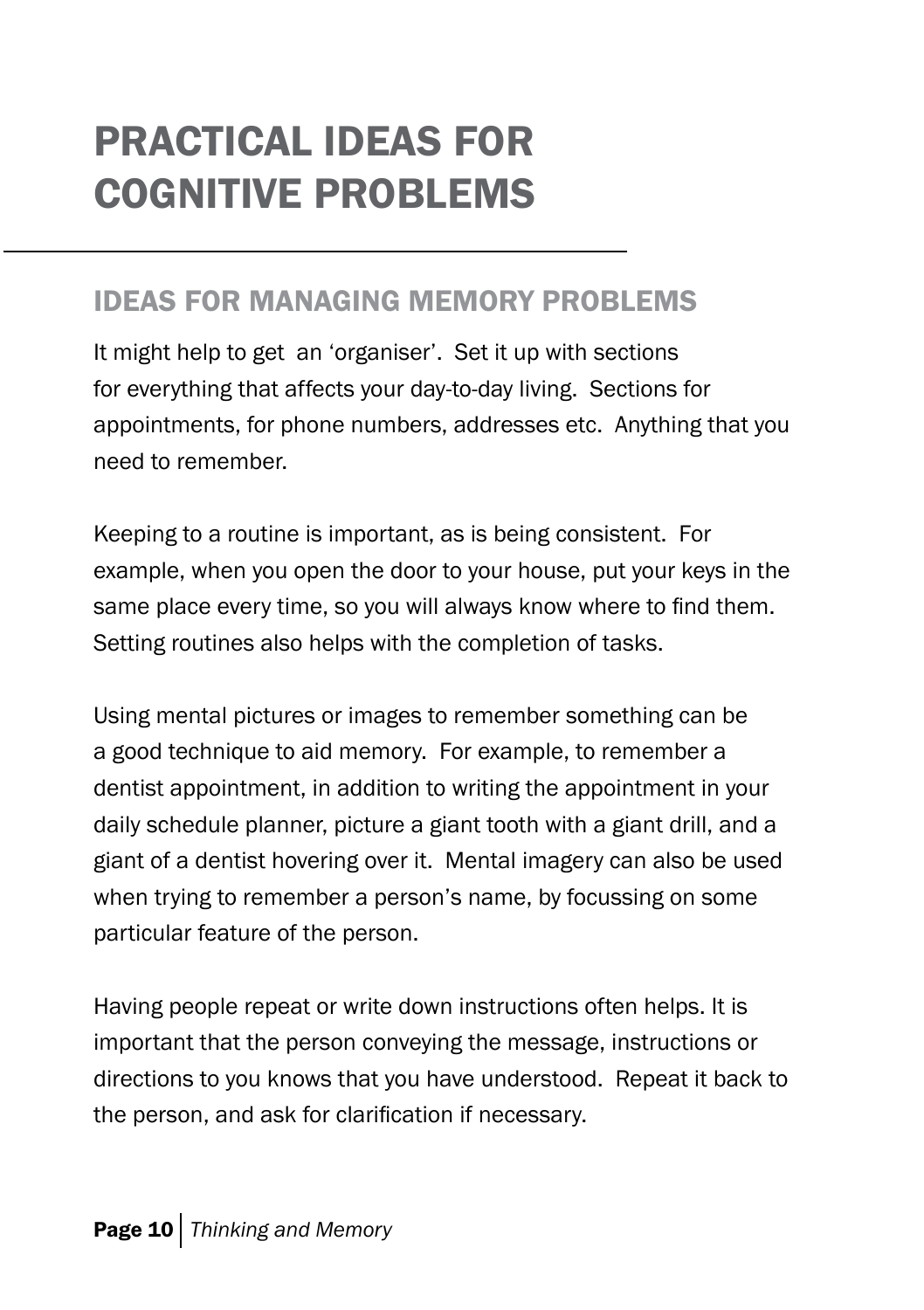Keep your mind as active as possible. Reading, doing crosswords and puzzles are good ways of keeping mentally challenged, and it is best to find activities that suit you. However, you do need to be aware of your energy levels and be careful not to tire yourself out.

### Ideas for managing fatigue

Regular rests to recharge your brain (and body) become important when you have MS. Use energy conservation and work simplification techniques to ensure the best possible use of your physical and mental energy. Be aware of and alert for mental fatigue (a decline in cognitive performance following a task requiring continuous mental effort).

If fatigue is an issue for you, occupational therapists can offer strategies to help you to manage both physical and cognitive fatigue. It is also best to avoid noisy and/or distracting environments as these can make it difficult to concentrate.

It is also important when learning a new task that you allow plenty of time to learn it. If you are having trouble, shift your attention to another task and come back to it later.

### Other coping strategies

Having MS may mean that you are less responsive to feedback from others and find it harder to adapt to changes in routines or the environment. Information gathering, planning, and goal setting will help.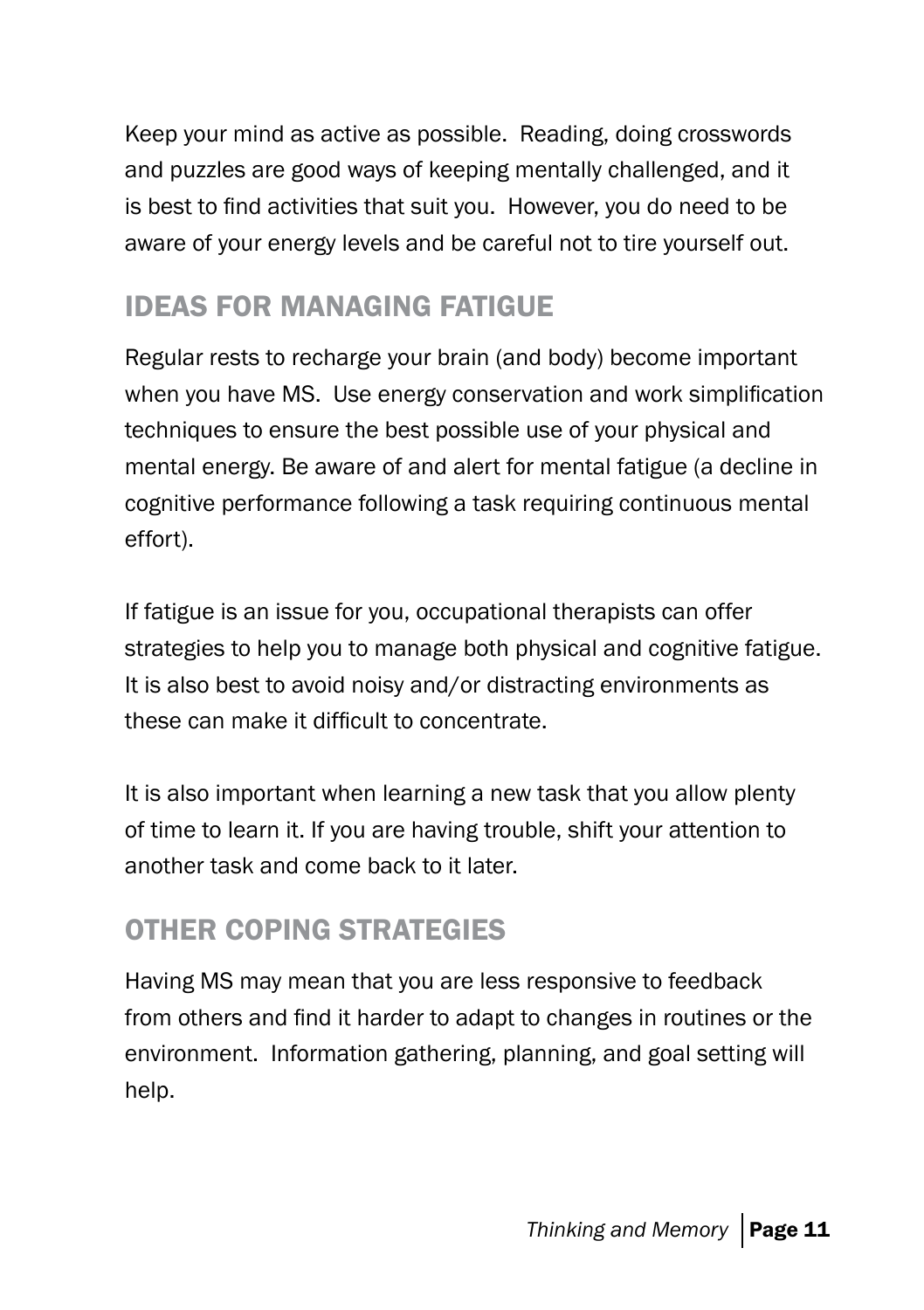Positive reframing, (looking at your situation in a positive way) is a useful approach. Benefits from positive reframing include improved family relations, increased compassion and enhanced appreciation of life.

Information on the effects of cognitive changes due to MS can be obtained several ways: publications such as this booklet, books at your local library, resources from local and international MS Societies, other people with MS, or by seeking help from professionals.

It is important that you know that you are not going crazy, that many people with MS experience similar problems with their thinking and memory.

In particular, it is important for friends and family members to be aware of the relationship between MS and cognitive dysfunction. This will help them understand what you are going through, how having MS is affecting you, and that it is the MS that is causing your difficulties. Knowledge, understanding and communication are essential for everyone.

Depression and anxiety can also affect concentration and information processing, and may need specific treatment.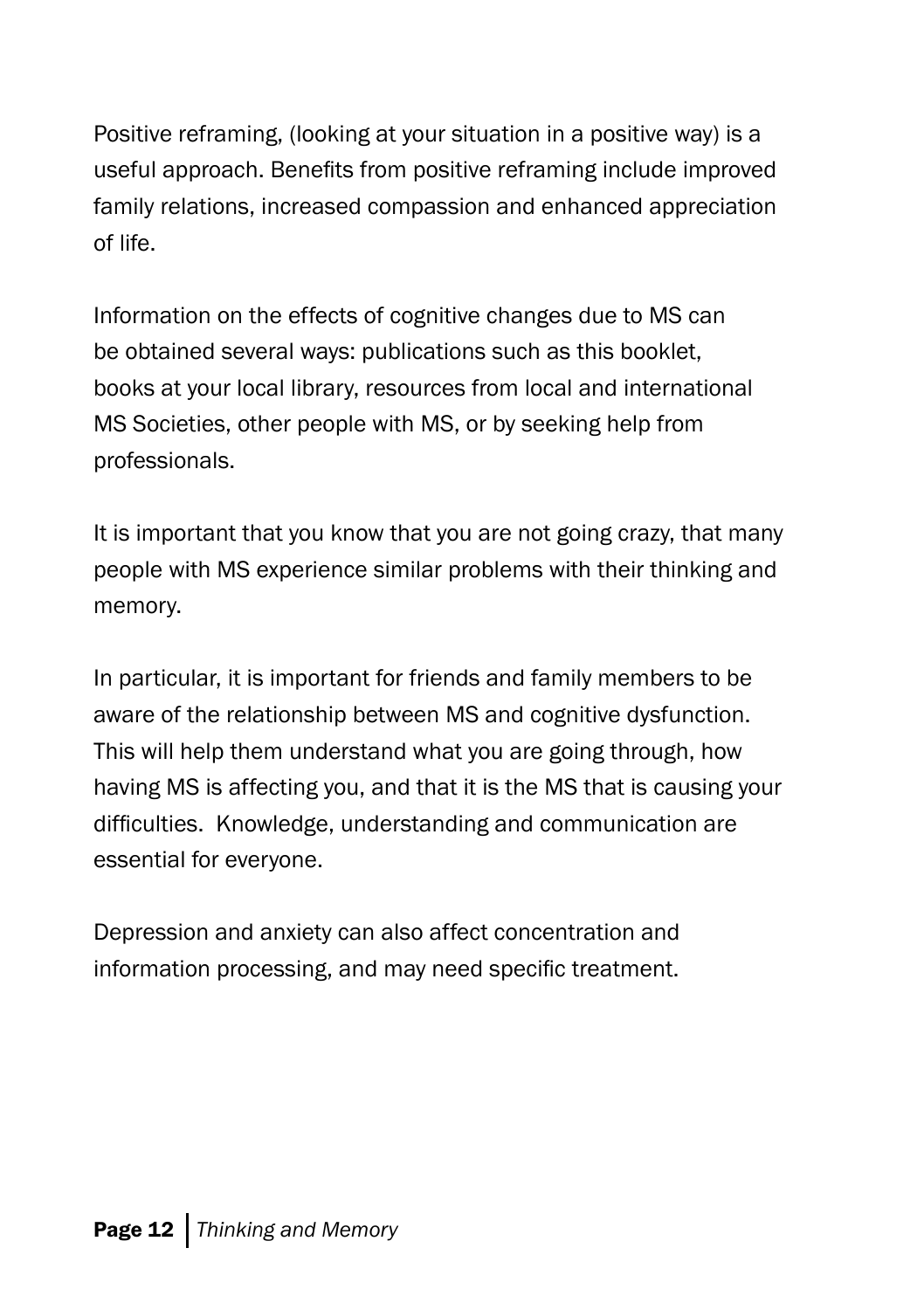# finding SUPPORT for cognitive problems

Your doctor is your main health care provider, so it's important to communicate your worries and symptoms as clearly as possible to ensure appropriate assistance.

The following information and referrals are available from your doctor. These are invaluable sources of help, supplies, and government funding should you require their services. Not only are they very important; they're completely free.

### Community Occupational Therapist

A Community OT knows how to access funding from regional agencies for aids such as handrails or tools for ease of living and safety around the home. They are able to submit applications for mobility aids and make referrals to Disability Support Link (DSL) who assess and fund personal care and housekeeping hours.

### Community Physiotherapist

A community physiotherapist is available to provide home visits to help with issues relating to physical limitations. They can advise on exercises and ways of reducing the strain on weakening muscles.

Referrals to speech therapists, neuropsychologists, and any other support services, can also be accessed through your doctor.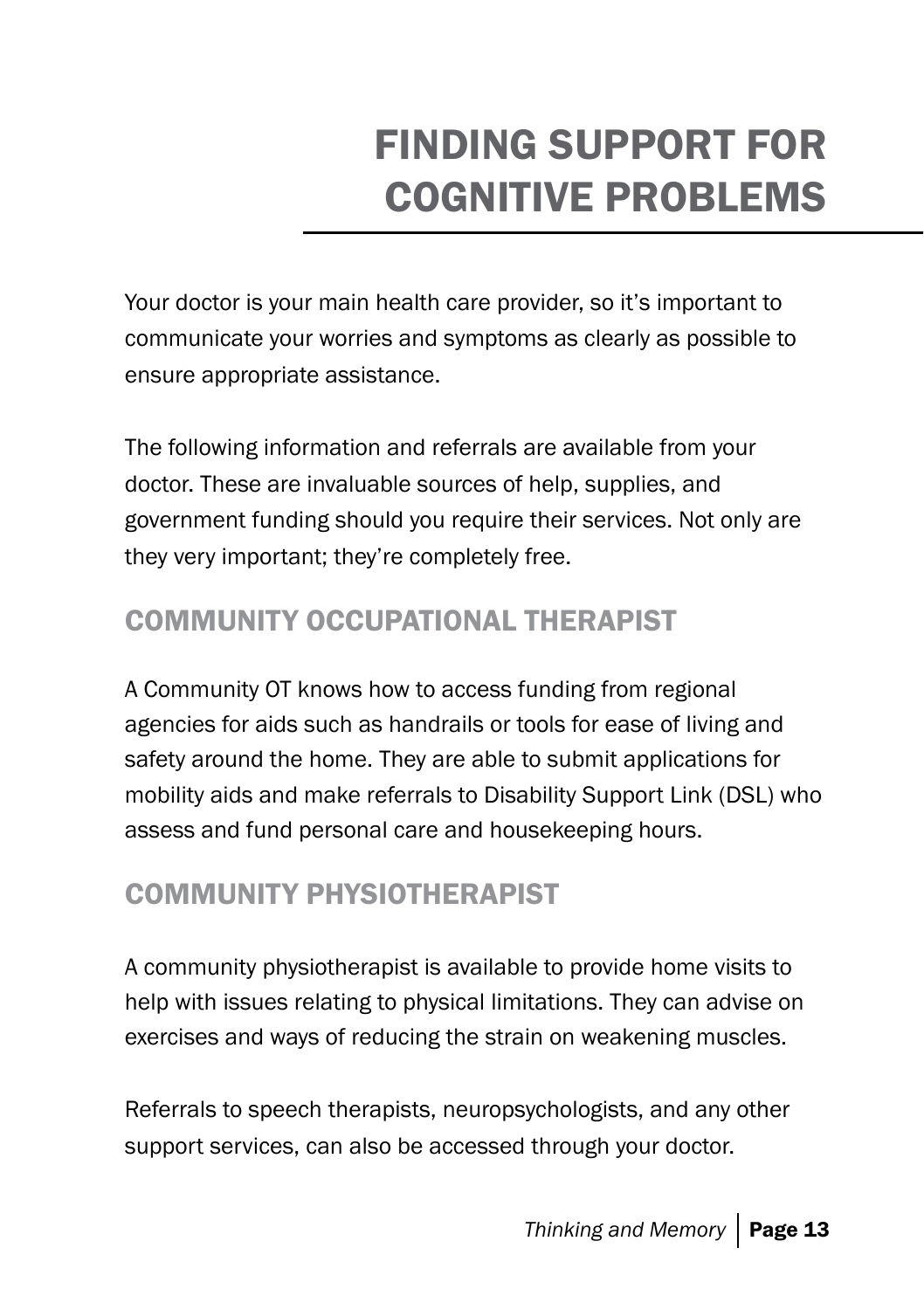# sources of support and information

### the ms society of NEW Zealand

We can put you in contact with a regional Field Worker. They arrange social groups, exercise classes, support meetings and referrals within their regions. Some people with MS find support groups helpful as an occasion where they can share their experiences and learn how others deal with MS. Contact details for your nearest regional society are located over the page.

### INTERNET RESOURCES

The Internet provides a great deal of information about MS, but the quality and accuracy of the information can vary. Some useful websites are:

### MS Societies

| www.msnz.org.nz      | MS Society of New Zealand          |
|----------------------|------------------------------------|
| www.msif.org         | <b>MS</b> International Federation |
| www.mssociety.com.au | Australia                          |
| www.mssociety.org.uk | United Kingdom                     |
| www.nmss.org         | <b>United States</b>               |

#### **DISABILITY**

Weka: *What Everyone Keeps Asking*—about disability website www.weka.net.nz phone 0800 17 1981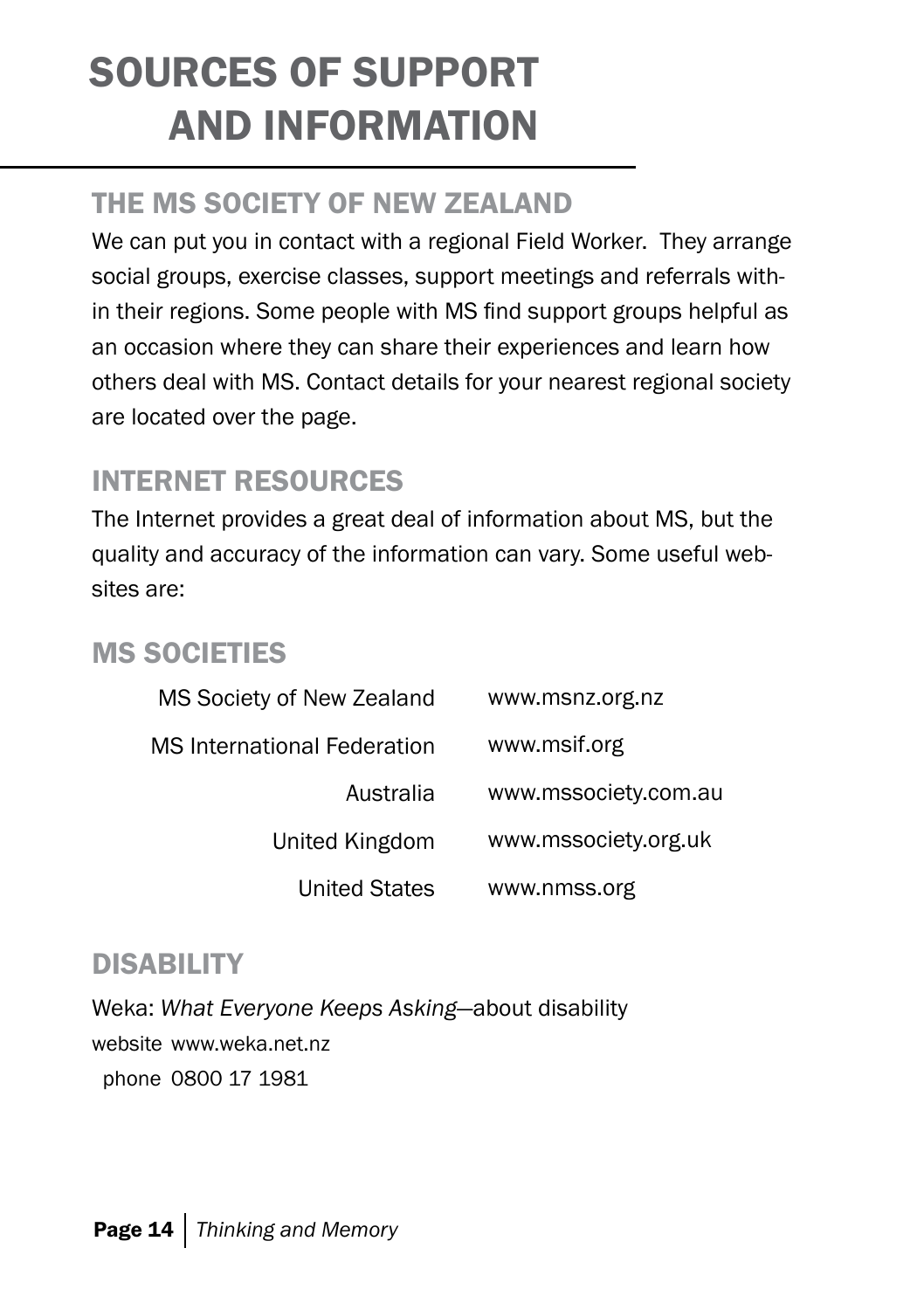# CONTACT DETAILS

#### the ms society OF NZ

We are available to help you with your queries and give you information and guidance.

MSNZ

PO Box 2627 Wellington 6140 NEW ZEALAND Phone 0800 MS LINE or 0800 675 463 or 04 499 4677 Email info@msnz.org.nz Website www.msnz.org.nz

#### REGIONAL MS SOCIETIES

| Northland              | 09 438 3945 | Manawatu                     | 06 357 3188 |
|------------------------|-------------|------------------------------|-------------|
| Auckland & North Shore | 09 845 5921 | Wellington                   | 04 388 8127 |
| Waikato                | 07 834 4740 | Marlborough                  | 03 578 4058 |
| Bay of Plenty          | 07 571 6898 | Nelson                       | 03 544 6386 |
| Rotorua                | 07 346 1830 | West Coast                   | 03 768 7007 |
| Gisborne               | 06 868 8842 | Canterbury                   | 03 366 2857 |
| Hawkes Bay             |             | 06 843 5002 South Canterbury | 03 684 7834 |
| Taranaki               | 06 751 2330 | Otago                        | 03 455 5894 |
| Wanganui               | 06 345 2336 | Southland                    | 03 218 3975 |